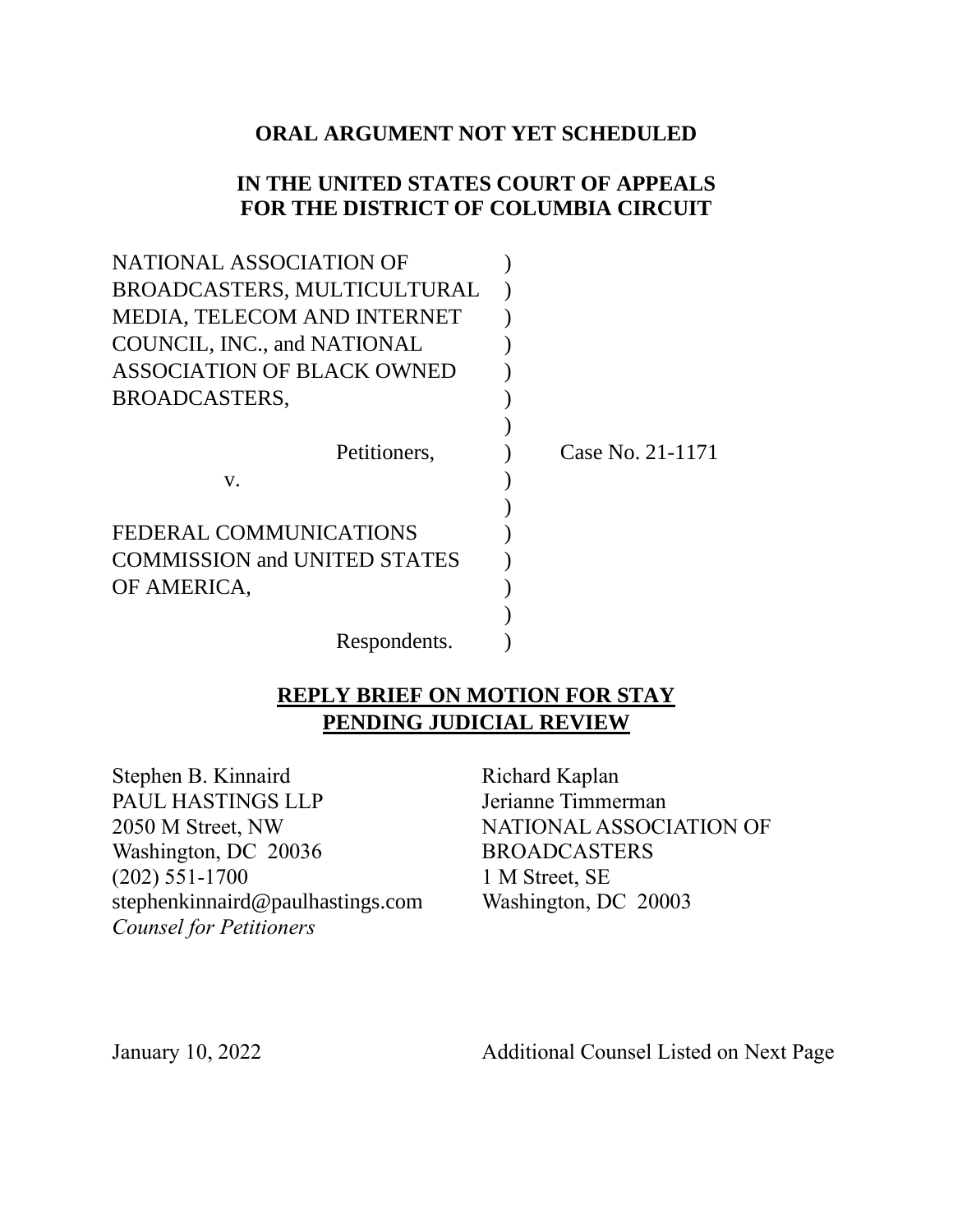Robert E. Branson David Honig MULTICULTURAL MEDIA, TELECOM AND INTERNET COUNCIL, INC. 1250 Connecticut Avenue, NW, 7th Fl. Washington, DC 20036

James L. Winston NATIONAL ASSOCIATION OF BLACK OWNED BROADCASTERS 1250 Connecticut Avenue, NW, Ste. 700 Washington, DC 20036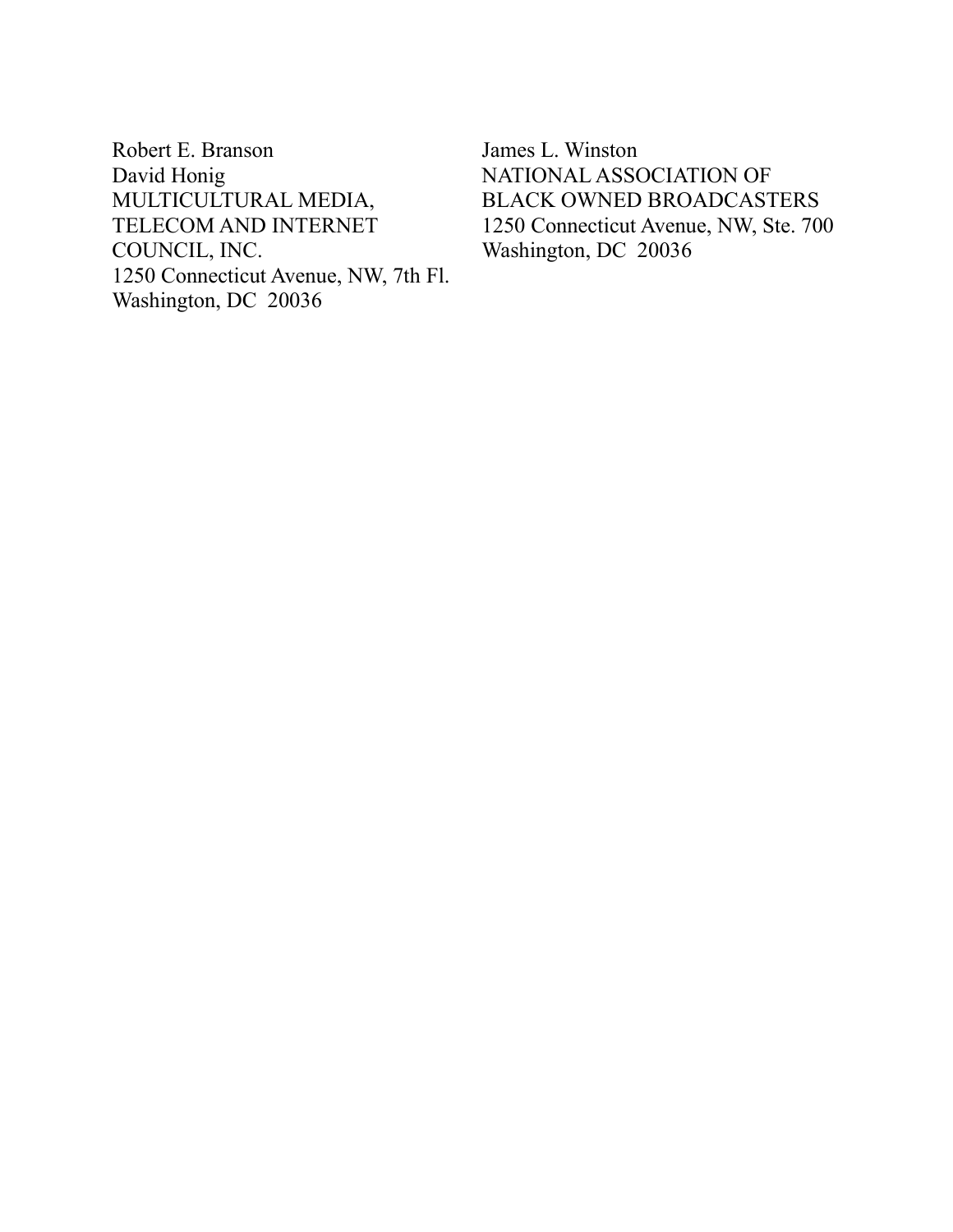#### **INTRODUCTION**

The Order on review<sup>1</sup> exceeds the Commission's statutory authority, defies this Court's precedent, and is unconstitutional. It imposes a duty to investigate government databases when this Court has construed the governing statute not to require any inquiry beyond the persons with whom a broadcaster deals directly. While each individual investigation may be circumscribed, the regulation's extraordinary reach and sheer pointlessness make this content-based compulsion of speech not narrowly tailored and thus violative of the First Amendment. An investigation will be required for *every* programming lease, even commercial and local programming (since virtually every lessee will deny, virtually always truthfully, that it or another person in the production or distribution chain is a foreign governmental entity, thus triggering the duty to investigate). The object of the mandatory investigation is to redress a phantom harm *never known to occur* (namely, a Foreign Agents Registration Act ("FARA") registrant or Commissionregistered foreign media outlet leasing broadcast time without disclosure) and that is *highly unlikely to occur* (since foreign registrants already comply with the law and face criminal penalties for not disclosing their programming sources). And on the remote chance that a lessee turns out to be an undisclosed foreign governmental

<sup>1</sup> Mot. Exh. 1, Report and Order, *Sponsorship Identification Requirements for Foreign Government-Provided Programming*, 36 FCC Rcd 7702 (2021) ("Order").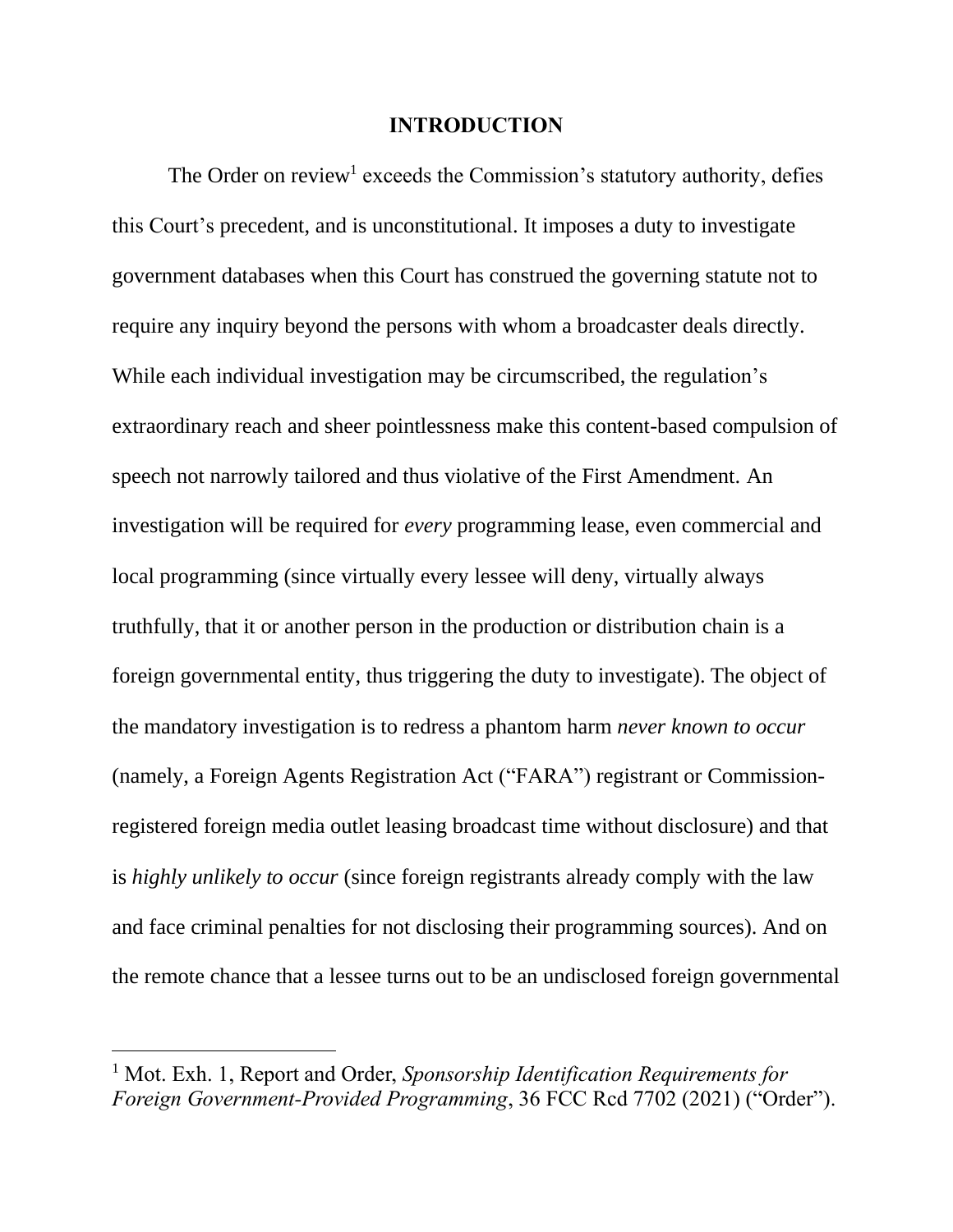entity, the databases would not yield the information required for the announcement: namely, the identity of the foreign governmental entity sponsoring the programming. The Commission had multiple narrower alternatives that would have burdened significantly less speech. Petitioners therefore have a reasonable likelihood of success on the merits in invalidating the Order. Petitioners also have demonstrated that their members will suffer irreparable harm, and that the balance of hardships and the public interest strongly favor a stay.

#### **ARGUMENT**

### **I. Petitioners Are Likely to Prevail on the Merits**

### **A. The Order's Independent Investigation Requirements Violate Section 317(c) of the Communications Act**

When a station broadcasts any matter for which it is paid or promised valuable consideration from any person, that station must at the time of broadcast announce that the matter is paid for or furnished by such person. 47 U.S.C. § 317(a). Congress has prescribed broadcasters' duty of diligence in gathering the information necessary for that disclosure: Each station licensee "shall exercise reasonable diligence *to obtain from its employees, and from other persons with whom it deals directly* in connection with any program or program matter for broadcast, information to enable such licensee to make the announcement required by this section." *Id.* § 317(c) (emphasis added).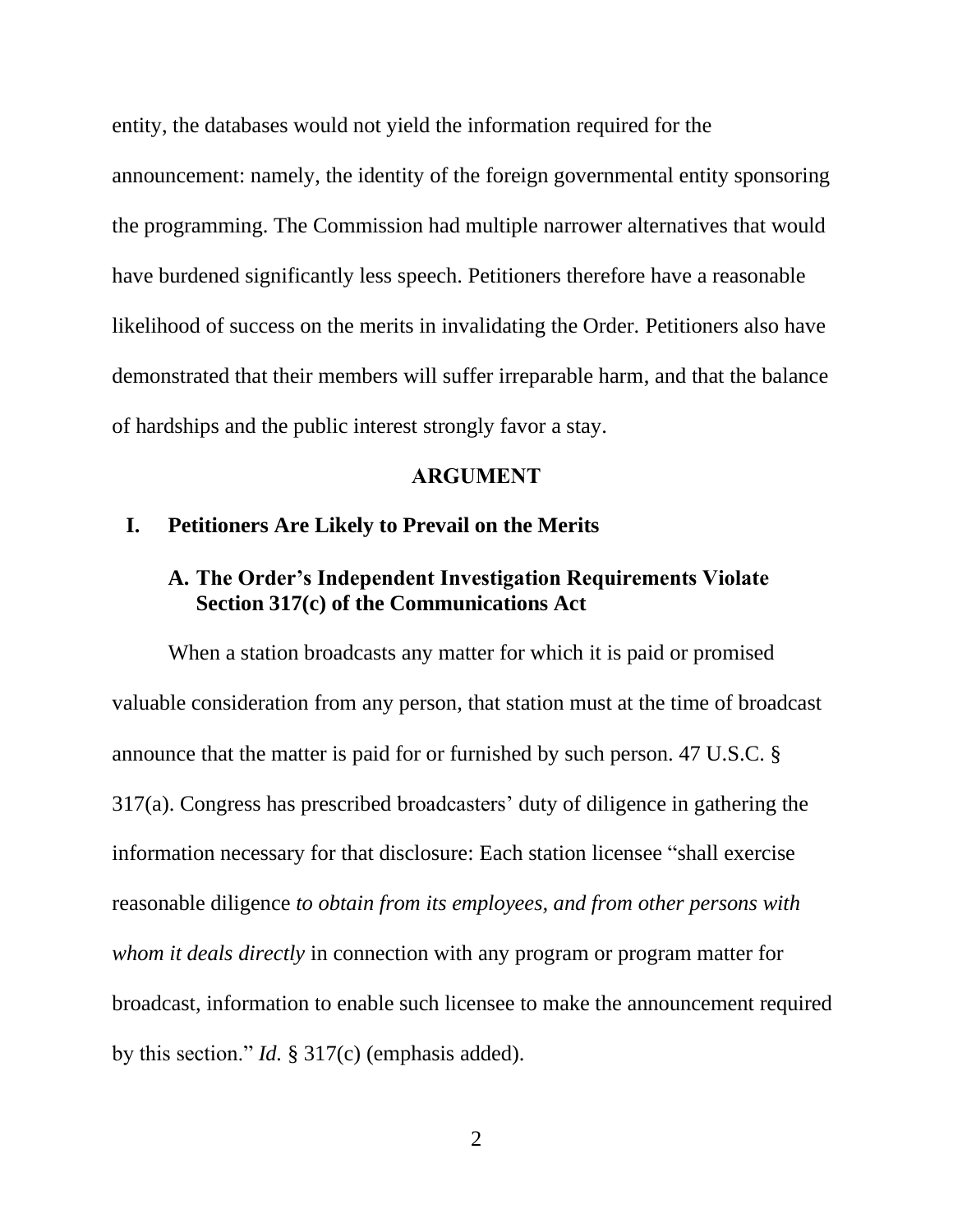The Opposition fails to acknowledge this Court's interpretation of Section 317(c) in *Loveday v. FCC*, 707 F.2d 1443 (D.C. Cir. 1983), which held that "the language of section 317" does not "impose any burden of independent investigation upon licensees," *id.* at 1454, and "is satisfied by appropriate inquiries made by the station to the party that pays it for the broadcast," *id.* at 1449. The Commission avers that *Loveday*'s facts are distinguishable, Opp. 14, but a statutory construction is not distinguishable based on facts. The Commission, Opp. 13, plucks out one statement in *Loveday*'s legislative history discussion that does not aid its cause (namely, that "a licensee cannot discharge its duty by passively ignoring sponsorship information it might easily obtain," 707 F.2d at 1455 n.18). The relevant question is from whom a licensee must obtain that information. The next clause in the same sentence of *Loveday* answers that question: "a licensee need not go behind the information it receives to guarantee its accuracy." *Id.* The Commission fails to acknowledge that *Loveday* construed Section 317(c) based on its plain language and legislative history in *Chevron* Step 1 analysis, and that precedent is binding on this Court and the Commission. *See Nat'l Cable & Telecomms. Ass'n v. Brand X Internet Servs.*, 545 U.S. 967 (2005); Mot. 11.

Even if *Loveday* had not resolved the issue, the Commission's statutory analysis falls flat. Contrary to its argument, Opp. 11-12, Petitioners do not rely on the *expressio unius est exclusio alterius* maxim (nor did *Loveday*). *See Cheney R.R.*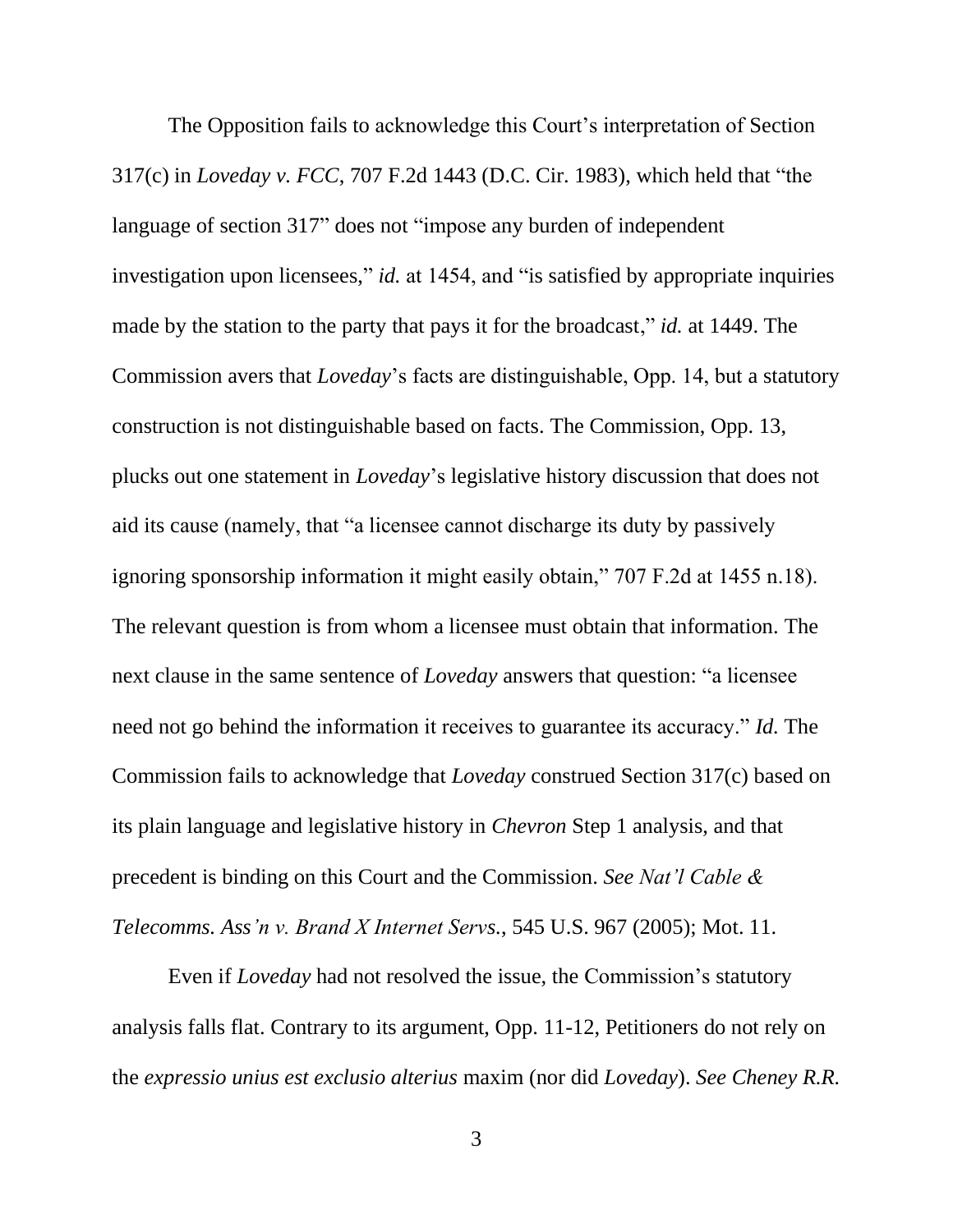*Co., Inc. v. ICC*, 902 F.2d 66, 68-69 (D.C. Cir. 1990) (cited, Opp. 11-12) (rejecting invocation of that maxim and holding that a mandatory procedure in one statutory section did not prevent the agency from adopting a similar procedure under a different section). Rather, Petitioners rely on the statute's qualifying infinitive *restricting* the reasonable diligence that broadcasters must exercise: *i.e.*, each station licensee "shall exercise reasonable diligence *to obtain from its employees, and from other persons with whom it deals directly* …." 47 U.S.C. § 317(c) (emphasis added); Mot. 10-11. This is nothing like *Doe, 1 v. FEC*, 920 F.3d 866 (D.C. Cir. 2019) (cited, Opp. 13), where the agency had statutory power to investigate illegal contributions and disclosed the basis of its decision in addition to statutorily mandated disclosures. This case is governed by *Colorado River Indian Tribes v. National Gaming Commission*, 466 F.3d 134 (D.C. Cir. 2006), holding that "[a]gencies are ... bound, not only by the ultimate purposes Congress has selected, but by the means it has deemed appropriate, and prescribed, for the pursuit of those purposes." *Id.* at 139 (internal quotation marks omitted).

The Commission contends that the statute permits "a limited investigation in particular circumstances," Opp. 13, but the statute does not "impose *any burden* of independent investigation upon licensees," and "is satisfied by appropriate inquiries made by the station to the party that pays it for the broadcast." *Loveday*, 707 F.2d at 1449, 1454 (emphasis added). It thus matters not that "[t]he statute

4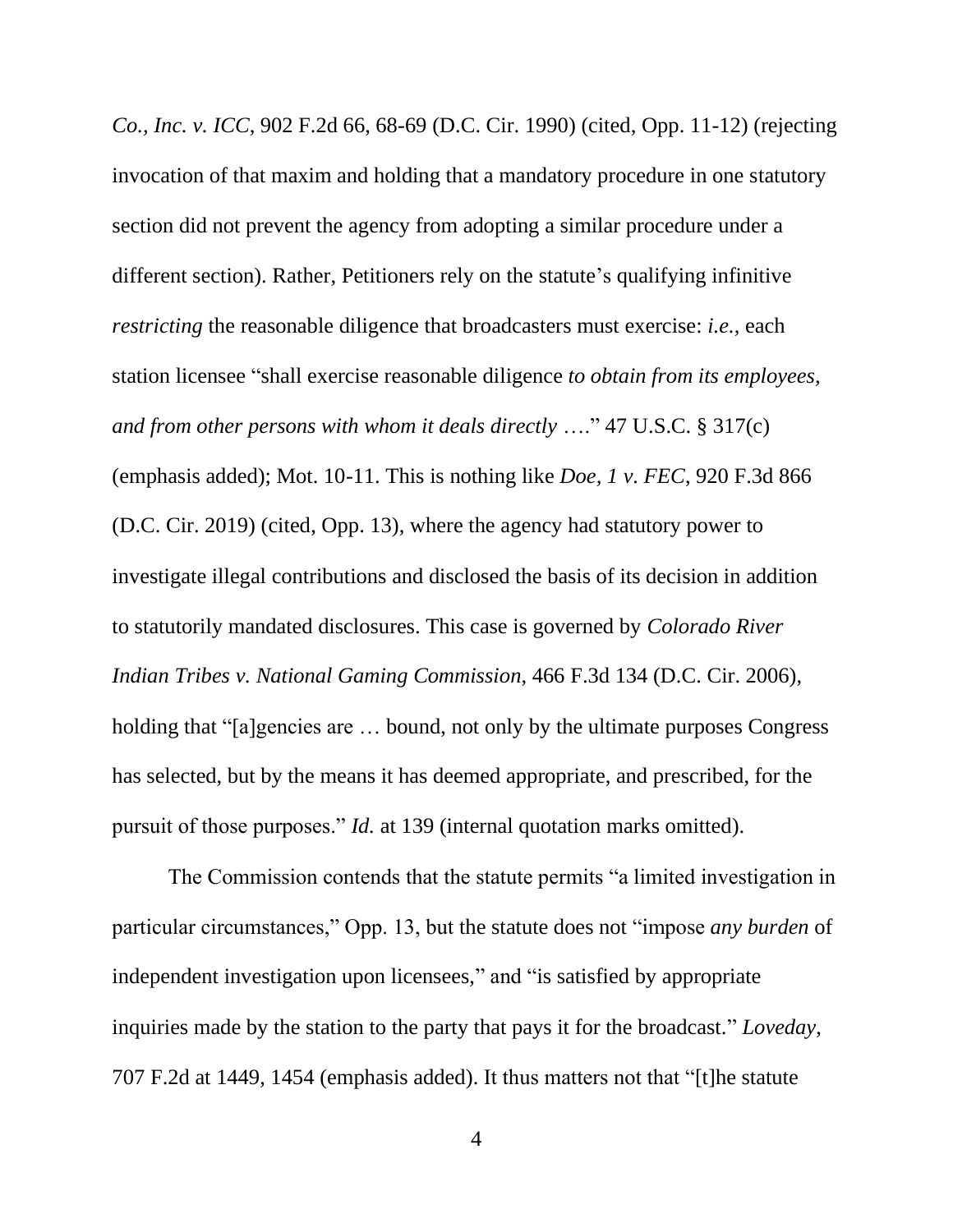nowhere says that a broadcaster cannot be required to 'confirm' the information that the broadcaster obtains from persons with whom it deals directly," Opp. 11. "[This] court has repeatedly rejected the notion that the absence of an express proscription allows an agency to ignore a proscription implied by the limiting language of a statute." *S. Cal. Edison Co. v. F.E.R.C.*, 195 F.3d 17, 24 (D.C. Cir. 1999).

The plain language, legislative history, and *Loveday* all should ultimately result in Petitioners' victory; they certainly warrant a brief stay pending review.

#### **B. The Order Violates the First Amendment**

The Commission claims that the Order's constitutionality should be reviewed under a lenient standard applied to certain content-neutral broadcast regulations. Opp. 15. But the Order demands specific disclosures by particular speakers, and "[m]andating speech that a speaker would not otherwise make necessarily alters the content of the speech." *Riley v. Nat'l Fed'n of the Blind of N.C., Inc.*, 487 U.S. 781, 795 (1988). Thus the Order is subject to strict or at least exacting scrutiny. Mot. 13-14. It is irrelevant that Petitioners have not challenged Section 317(c) itself (*see* Opp. 14-15); the statute's less onerous requirement, requiring no investigation, might be deemed narrowly tailored. But burdensome requirements to investigate independently a third party's status, and then make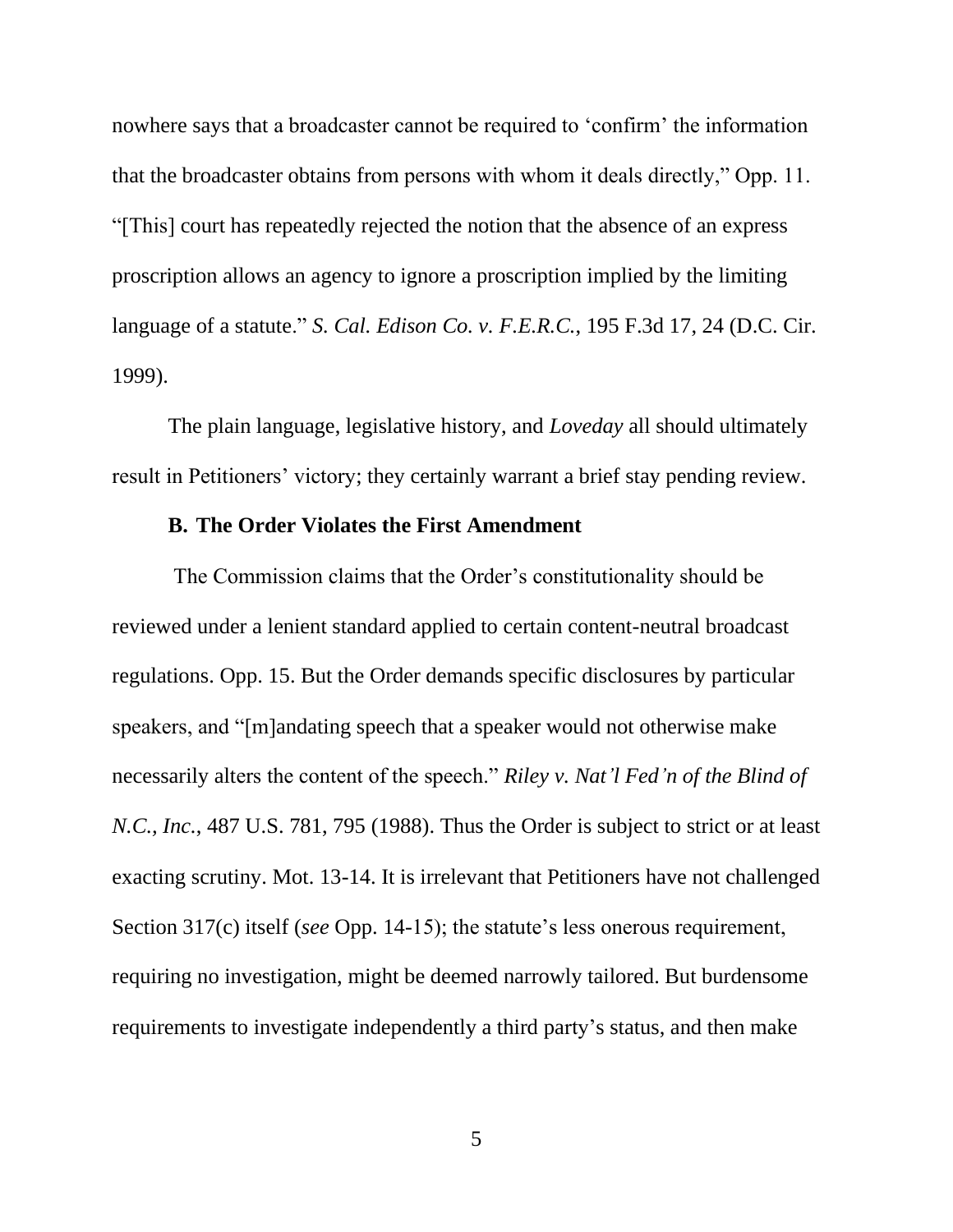compelled disclosures, changes the First Amendment balance. Under any form of scrutiny, the Order is unconstitutional. Mot. 13-22.

*Loveday* recognized that constitutional concerns would arise if Section 317(c)'s diligence requirement extended to independent investigations. 707 F.2d at 1459. The Commission thinks it avoided that thicket by circumscribing the required investigation, Opp. 14, 16 n.4, but it merely created constitutional problems of a different order. To sustain a restriction on speech, the government must demonstrate "the harms it recites are real and that its restriction will in fact alleviate them to a material degree." *Edenfield v. Fane*, 507 U.S. 761, 770-71 (1993). The Order's mandated investigation will only determine if FARA registrants or Commission-registered foreign media outlets misrepresented their (or their foreign principals') status as foreign governmental sponsors of programming to broadcasters. But that problem *has never been known to occur.* The Commission identified only three instances where a foreign governmental entity leased broadcast time, but in neither case was the entity a FARA registrant or Commission-registered foreign outlet. Mot. 15-16. The Commission structured its regulation *not* to cover the only three "problems" identified.

Furthermore, the problem is *not likely to occur in the future*. Foreign registrants are not surreptitious foreign agents; they comply with the law. And they have a FARA duty (backed by criminal sanctions, Mot. 5) to identify the foreign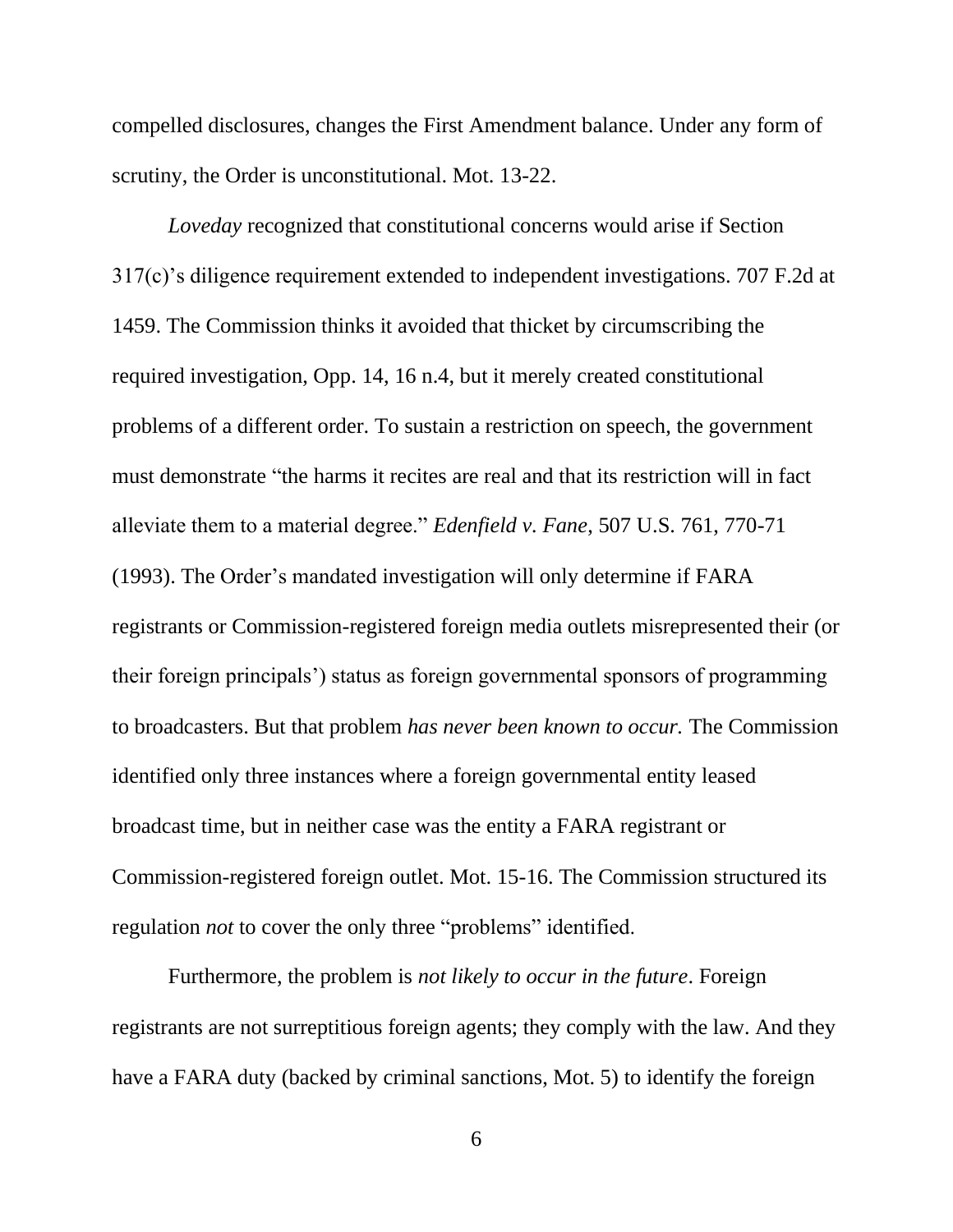principal in informational materials (including broadcast programming); they have no reason to misrepresent their status to broadcasters. Mot. 20. No basis exists for imagining a hidden iceberg, Opp. 17, in these waters, and the databases' "dynamic" nature, *id.*, 17-18, does not change the fact that the putative harms neither exist nor are likely to exist. The Order burdens speech with no discernible benefit, thereby failing to serve a sufficiently important governmental interest.

This regulation also has vast (over)reach. The Order applies to every lease, even infomercials and church-service broadcasts. Virtually all lessees will be domestic entities that will truthfully deny being foreign governmental entities, thus triggering an investigation for every existing lease, new lease, or lease renewal. *See*  Mot. Exh. 1  $\P$  42, 48. The cumulative expense of repetitive, fruitless investigations is high. And, while sometimes an individual investigation will be minimal, that is not always so (some FARA registrants represent hundreds of different foreign principals). *See* Petitioners' Initial Merits Br. 10-11.

FARA data, moreover, only provide information on potential principals' identity and activities, Mot. Exh. 1 ¶ 17 n.55, and do not disclose which of the listed foreign governmental principals (if any) is connected to specific programming or has provided "inducement to air the programming," *Id.*, App. A  $(47 \text{ C.F.R. } § 73.1212(i)(2)(iii))$ . The Order requires broadcasters to investigate, determine, and announce the program payor's identity, *id.* § 73.1212(j), but the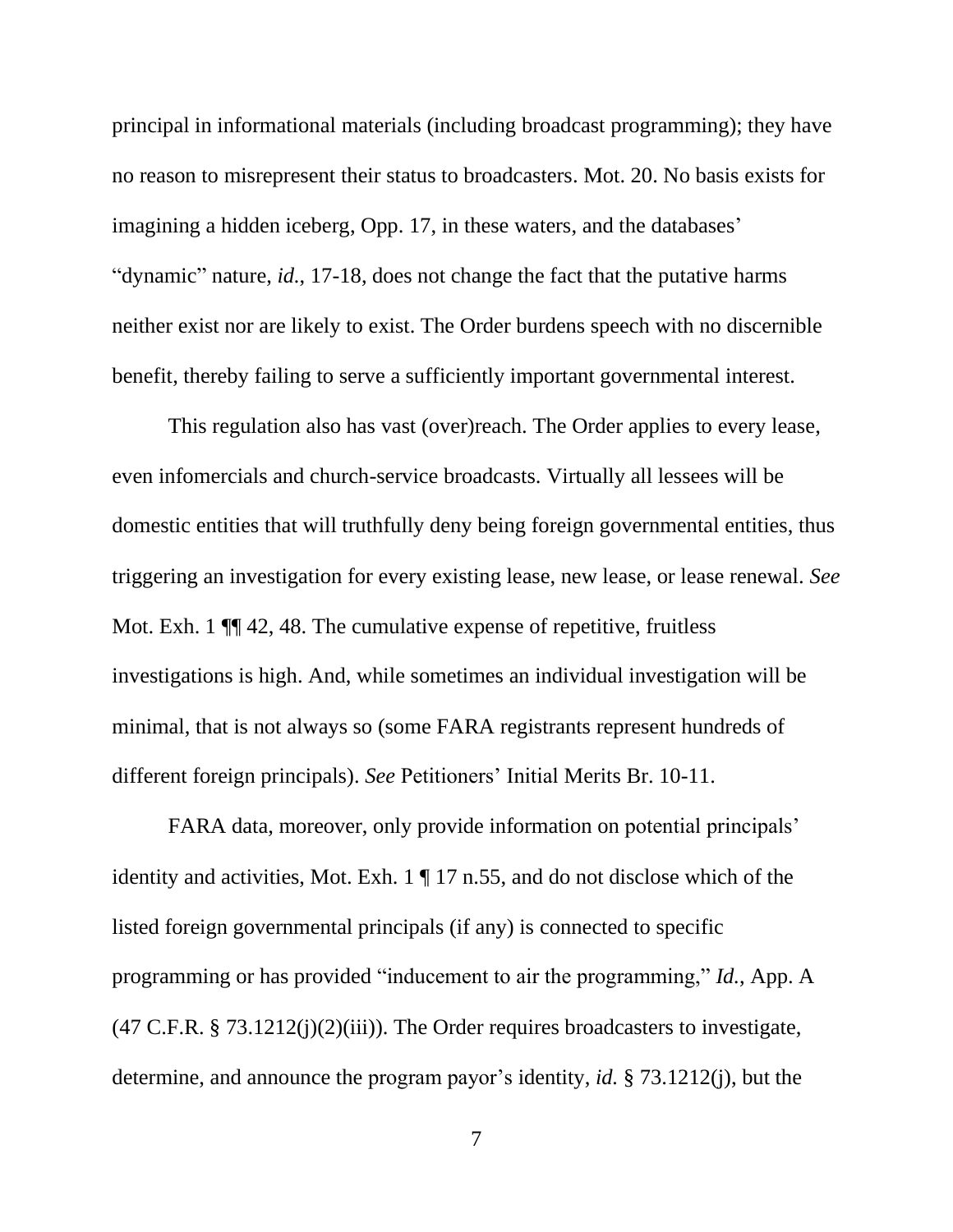FARA and Commission websites do not contain information needed for broadcasters' mandated announcements. Finally, multiple less restrictive alternatives would have burdened less speech. Mot. 18-21. Because the Commission cannot "burden substantially more speech than is necessary to further" its "legitimate interests," *McCullen v. Coakley*, 573 U.S. 464, 486 (2014) (citation omitted), the Order is likely unconstitutional and a stay should be granted.

### **II. Petitioner Showed Irreparable Harm and That a Stay Will Serve the Public Interest**

The Petitioners have demonstrated the requisite risk of irreparable harm. The Commission's claim that there is "no risk" of "imminent" harm is ironic, Opp. 7, given that the timing of the rules' effectiveness is largely within its control. The Commission initiated and completed the 60-day comment period for Paperwork Reduction Act ("PRA") review on July 21 and September 20, 2021, respectively, and could have commenced the Office of Management and Budget ("OMB") 30 day review process in September, but chose not to do so.<sup>2</sup> If this Court denies the Petitioners' stay request, the Commission could immediately initiate OMB's review. The Commission's attempt to hide behind OMB review is of no moment;

 $2$  In the interim, Petitioners had filed their petition for review in this Court (August 13) and requested the Commission to stay the Order (September 10).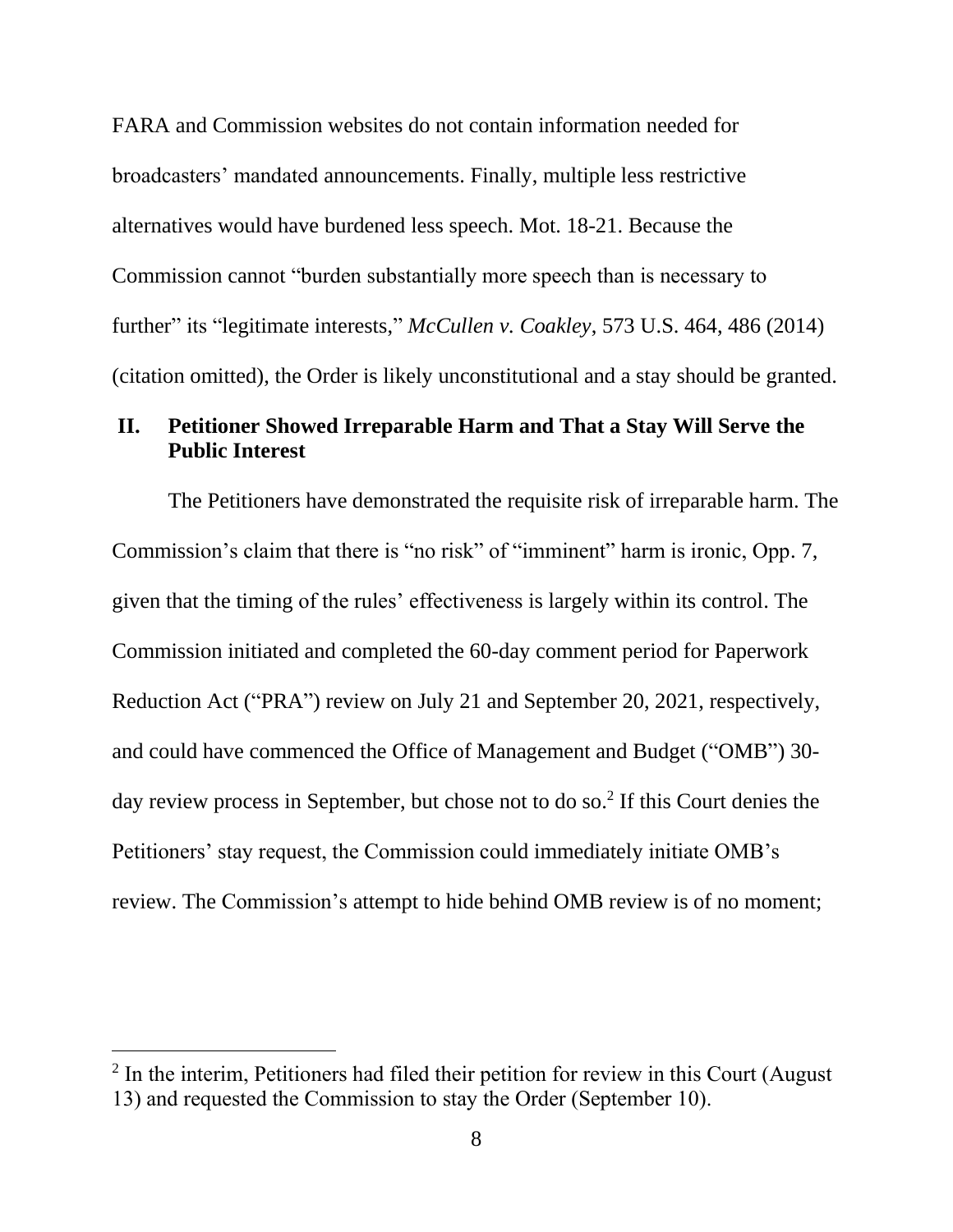indeed, the Commission's delays favor granting the stay, because any stay will likely last only a few months (Mot. 23-24).

Petitioners' members also face imminent harm because broadcasters will be subjected to the rules' undue burdens prior to their effective date. Even before the rules become effective, broadcasters must train existing (and in some cases hire) staff to conduct the requisite diligence, engage counsel to develop new contractual language for future leases and to revise existing leases, negotiate lease amendments (which may cause lessees to renegotiate unrelated contractual terms), and complete investigations of every existing lessee. Prudent broadcasters cannot pause until the uncertain effective date to expend resources to comply.<sup>3</sup>

The Commission's argument that declarants' estimated costs of compliance with the five-step diligence standard<sup>4</sup> do not "rise to the level of irreparable injury" is likewise without merit. Opp. 8-9. The costs of "significant regulatory and administrative burdens" to comply with unlawful government regulations can constitute irreparable injury. *District of Columbia v. U.S. Dep't of Agric.*, 444 F. Supp. 3d 1, 33-39 (D.D.C. 2020) (rejecting agency claims and finding that training,

<sup>&</sup>lt;sup>3</sup> The Commission controls the timing of the effective date after OMB review. The Order directs Commission staff to announce the effective date in the Federal Register following OMB approval, Mot. Exh. 1 ¶ 79, so the rules could be effective immediately upon announcement.

 $4$  Mot. 6.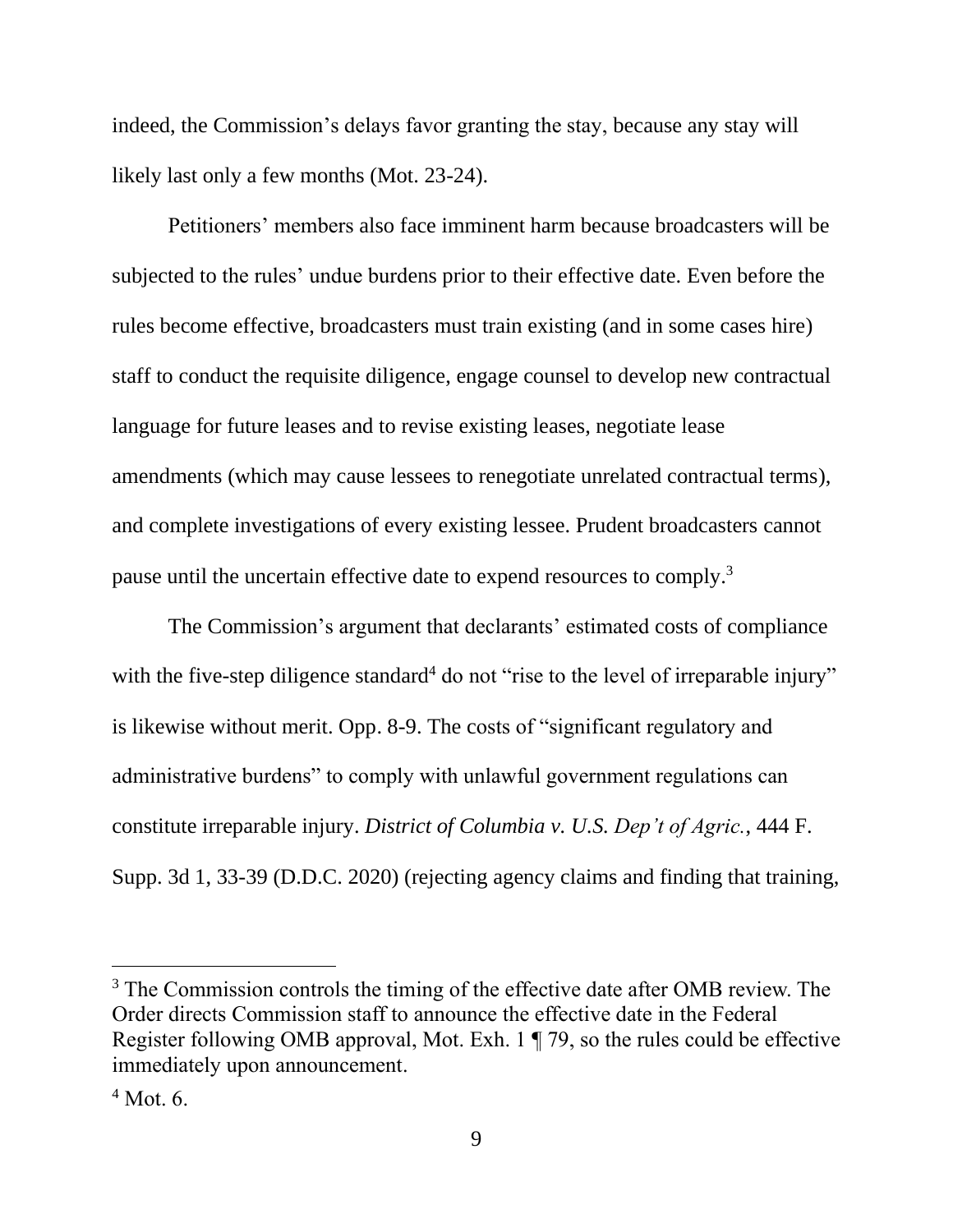communication, and legal compliance costs constituted irreparable injury); *see also Pennsylvania v. President U.S.*, 930 F.3d 543, 574 (3d Cir. 2019) (finding that "unredressable financial consequences" of complying with government regulations constituted irreparable harm), *reversed and remanded on other grounds, Little Sisters of the Poor Saints Peter & Paul Home v*. *Pennsylvania*, 140 S. Ct. 2367 (2020).

Petitioners are not required to prove that compliance costs will decimate broadcasters' businesses. *See District of Columbia*, 444 F. Supp. 3d at 38-39 (rejecting agency's arguments that plaintiffs must substantiate claims of loss and establish their significance relative to plaintiffs' operations because "[n]o such proof requirement has ever been adopted in this Circuit"). Petitioners presented quantified evidence of the substantial time and resources broadcasters will expend to comply with the Order absent a stay. <sup>5</sup> These costs, especially for smaller broadcasters, are not nominal but "significant regulatory and administrative burdens" constituting irreparable injury.<sup>6</sup>

<sup>5</sup> *See, e.g.,* Mot. Exh. 3 ¶¶ 4-10; Mot. Exh. 4 ¶¶ 5-12; Mot. Exh. 7 ¶¶ 4-10.

<sup>6</sup> Cases cited by the Commission are plainly distinguishable. The plaintiffs in both cases sought mandatory injunctions, requiring more stringent review. *Dallas Safari Club v. Bernhardt*, 453 F. Supp. 3d 391, 398 (D.D.C. 2020) ("[A] party seeking such a mandatory injunction [must] 'meet a higher standard than in the ordinary case by showing clearly that he or she is entitled to relief or *that extreme or very serious damage will result from the denial of the injunction*.'") (emphasis added);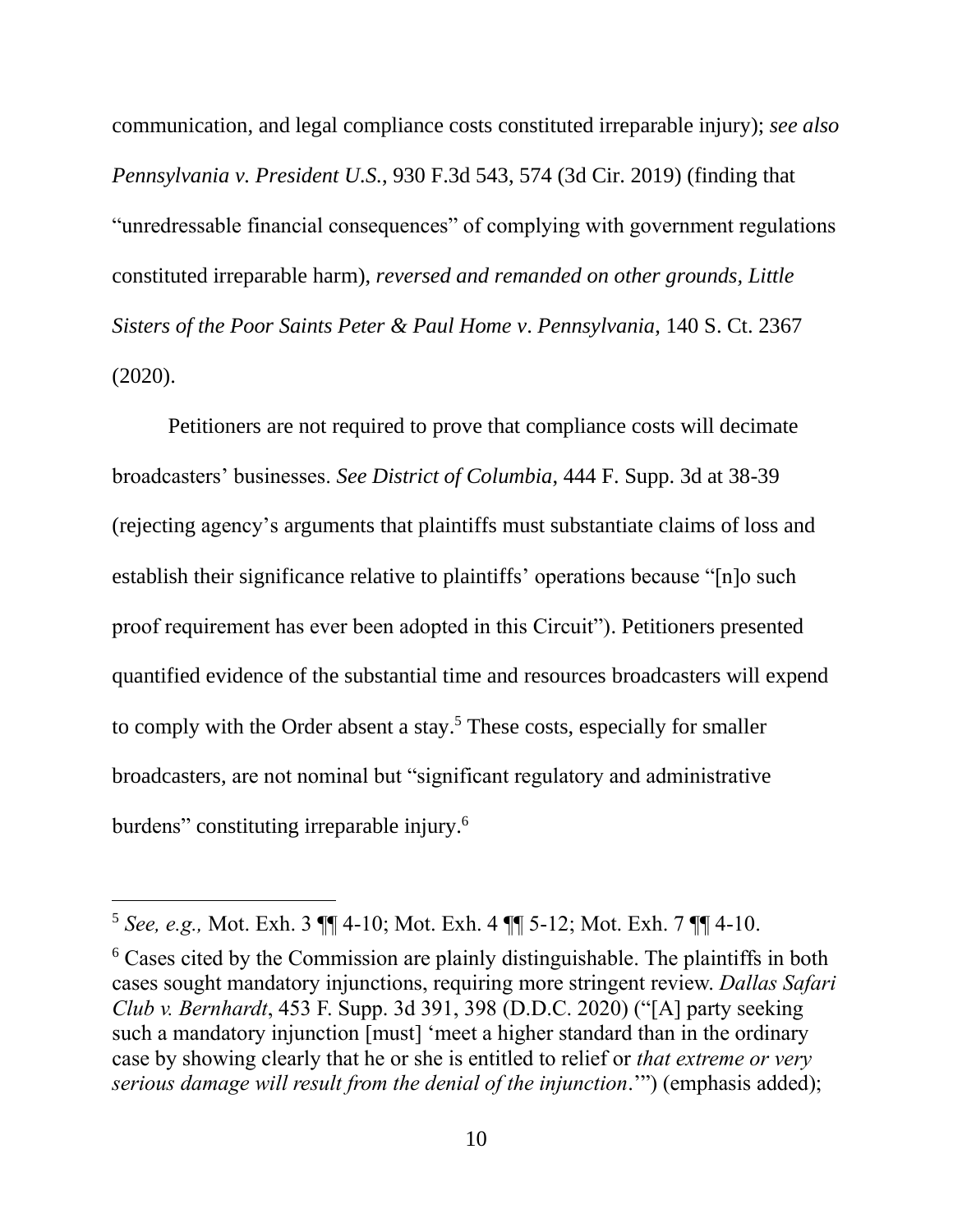The Commission disregards the uncertainty the invasive new rules will inject into broadcaster-lessee relationships. Declarants explained that amending lease agreements "may open the door to negotiations" about other lease terms, including prices. <sup>7</sup> The Order's mandates also may introduce "distrust" into "longstanding relationships"<sup>8</sup> with programming partners, particularly with minority programmers supplying content oriented toward racial/ethnic minorities. 9 Changes to leases' terms and disrupted programmer relationships cannot be reversed, even if Petitioners ultimately prevail.

Moreover, as discussed at 5-8, *supra,* and Mot. 13-22, the Order unlawfully compels and chills speech; thus, a broadcaster complying with the rules will suffer irreparable harm. *Elrod v. Burns*, 427 U.S. 347, 373 (1976) (losing "First

*Mylan Pharms., Inc. v. Shalala*, 81 F. Supp. 2d 30, 36 (D.D.C. 2000) (a mandatory injunction request must be reviewed "with even greater circumspection than usual"). Petitioners are not subject to such enhanced scrutiny. Moreover, the plaintiffs in these cases alleged injuries very different than those faced by Petitioners' members. The *Dallas* plaintiffs alleged emotional harm and economic losses they would have suffered even absent the challenged government action and minor storage fee losses, and failed to provide relevant evidence. *See Dallas*, 453 F. Supp. 3d at 400-401. The multibillion-dollar *Mylan* plaintiff claimed lost revenue. The court regarded claims for injunctive relief based on speculative "assertions about lost opportunities and market share" to warrant greater scrutiny. *Mylan*, 81 F. Supp. 2d at 42-43.

<sup>7</sup> Mot. Exh. 3 ¶ 11; Mot. Exh. 4 ¶ 13; Mot. Exh. 5 ¶ 10; Mot. Exh. 6 ¶ 10; Mot. Exh. 7 ¶ 11.

<sup>8</sup> *Id*.

<sup>9</sup> Mot. Exh. 8 ¶ 7.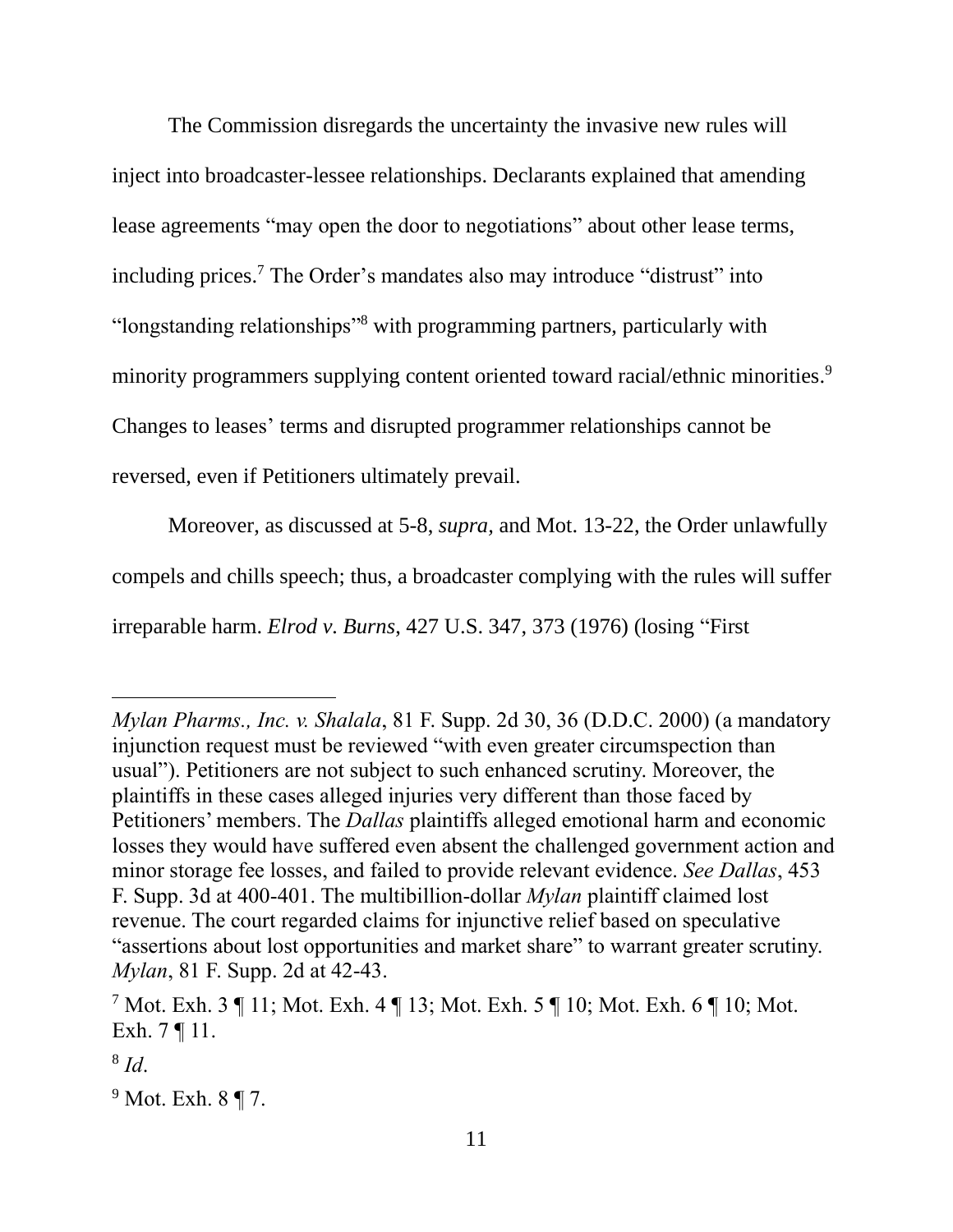Amendment freedoms, for even minimal periods of time, unquestionably constitutes irreparable injury."). Finally, the balance of hardships and the public interest weigh in favor of a stay, Mot. 22-24. No public interest benefit results from implementing an ineffectual rule violating the Communications Act and the First Amendment.

#### **CONCLUSION**

For the foregoing reasons, the Motion for stay pending judicial review should be granted.

Dated: January 10, 2022

Respectfully submitted,

/s/ Stephen B. Kinnaird Stephen B. Kinnaird PAUL HASTINGS LLP 2050 M Street, NW Washington, DC 20036 (202) 551-1700 stephenkinnaird@paulhastings.com *Counsel for Petitioners National Association of Broadcasters, Multicultural Media, Telecom and Internet Council, Inc., and National Association of Black Owned Broadcasters*

/s/ Richard Kaplan Richard Kaplan Jerianne Timmerman NATIONAL ASSOCIATION OF BROADCASTERS 1 M Street, SE Washington, DC 20003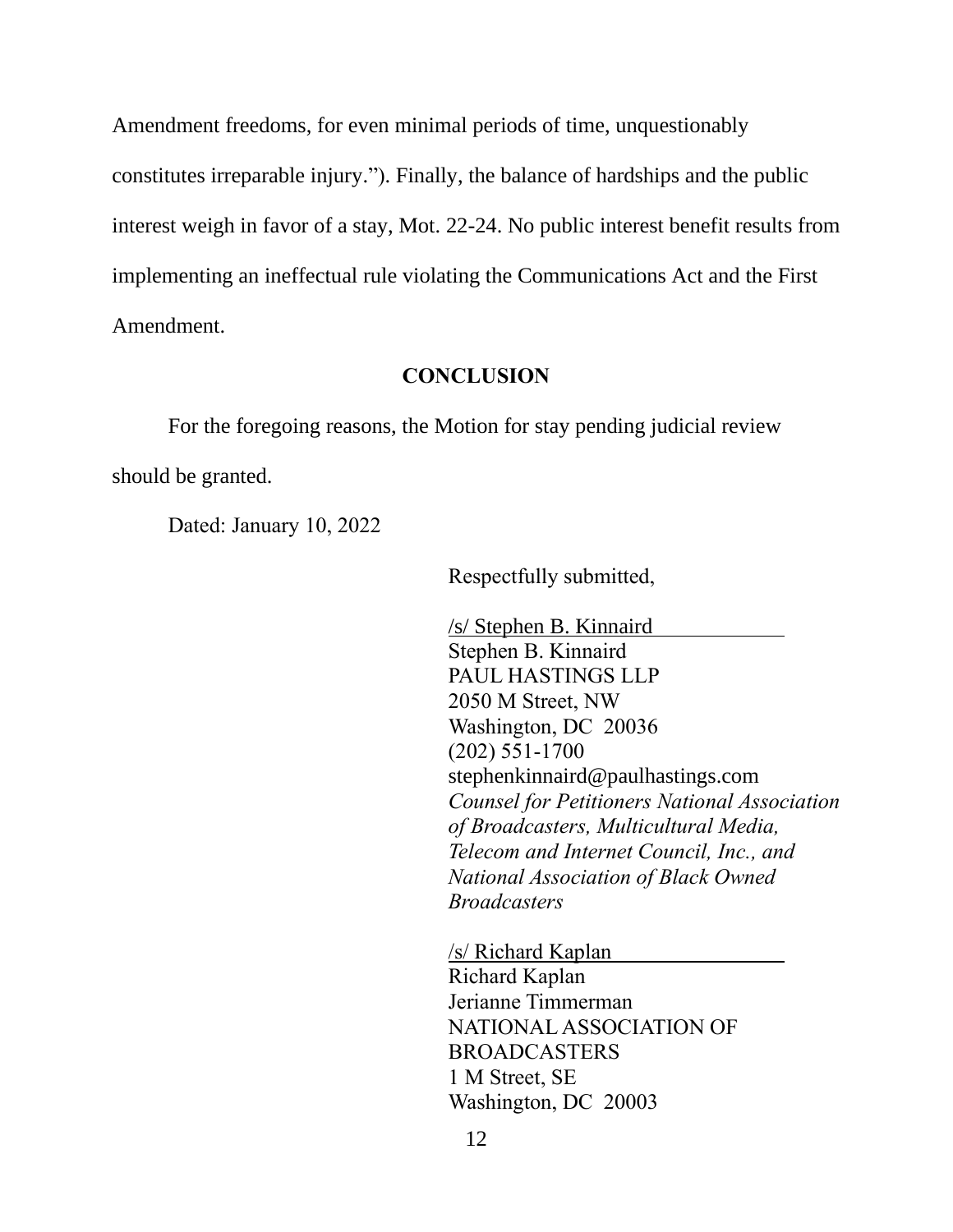/s/ Robert E. Branson

Robert E. Branson David Honig MULTICULTURAL MEDIA, TELECOM AND INTERNET COUNCIL, INC. 1250 Connecticut Avenue, NW, 7th Floor Washington, DC 20036

/s/ James L. Winston James L. Winston NATIONAL ASSOCIATION OF BLACK OWNED BROADCASTERS 1250 Connecticut Avenue, NW, Suite 700 Washington, DC 20036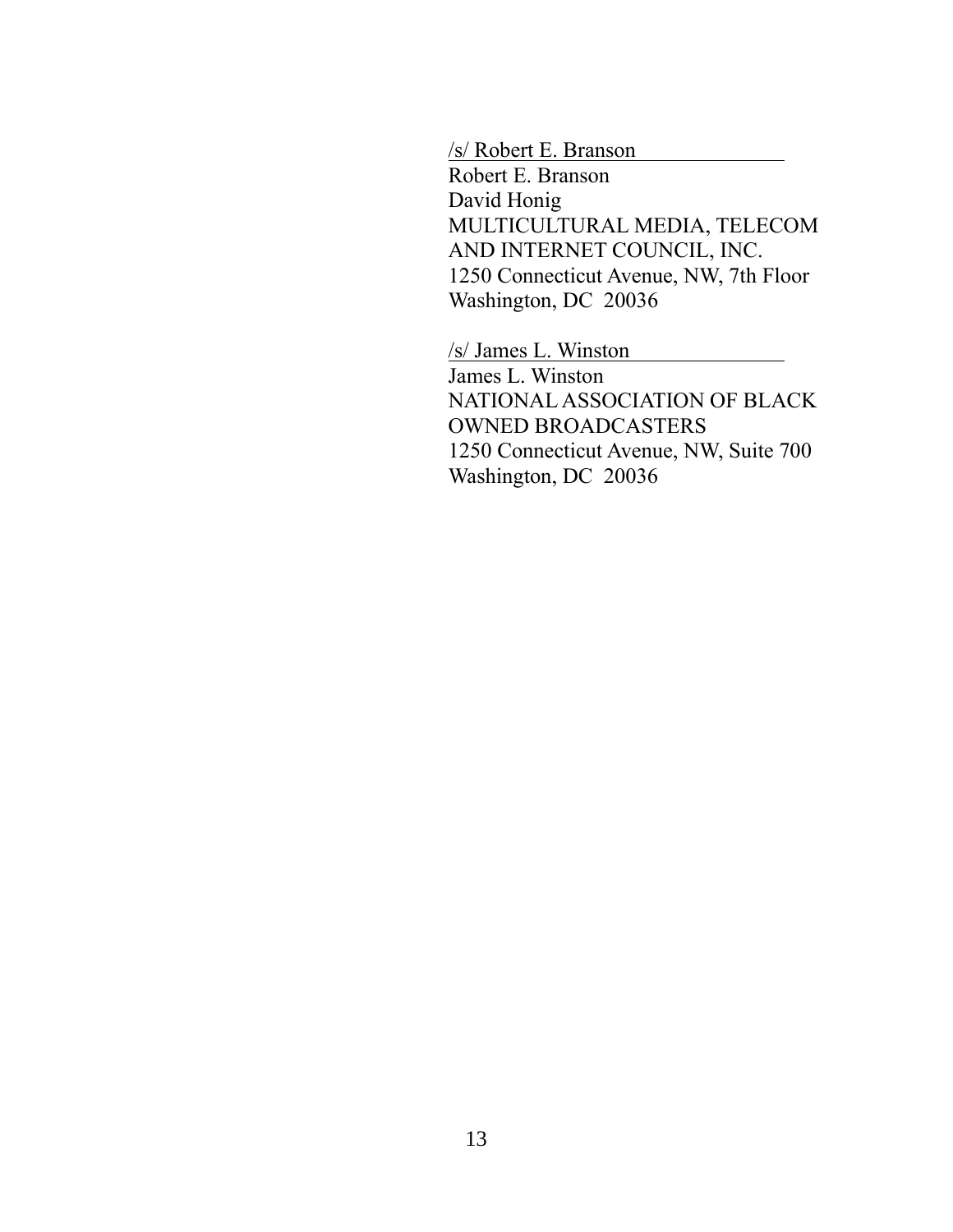# **CERTIFICATE OF COMPLIANCE**

This reply complies with the typeface requirements of Fed. R. App. P.  $32(a)(5)$  and type-style requirements of Fed. R. App. P.  $32(a)(6)$  because it has been prepared in a proportionally spaced typeface using Microsoft Word in 14 point Times New Roman font.

This reply complies with the word-count limitation of Fed. R. App. P. 27(d)(2)(A). This motion contains 2593 words, not counting the parts excluded by Fed. R. App. P. 32(f) and Circuit Rule 32(e)(1).

> /s/ Richard Kaplan Richard Kaplan *Attorney for Petitioner National Association of Broadcasters*